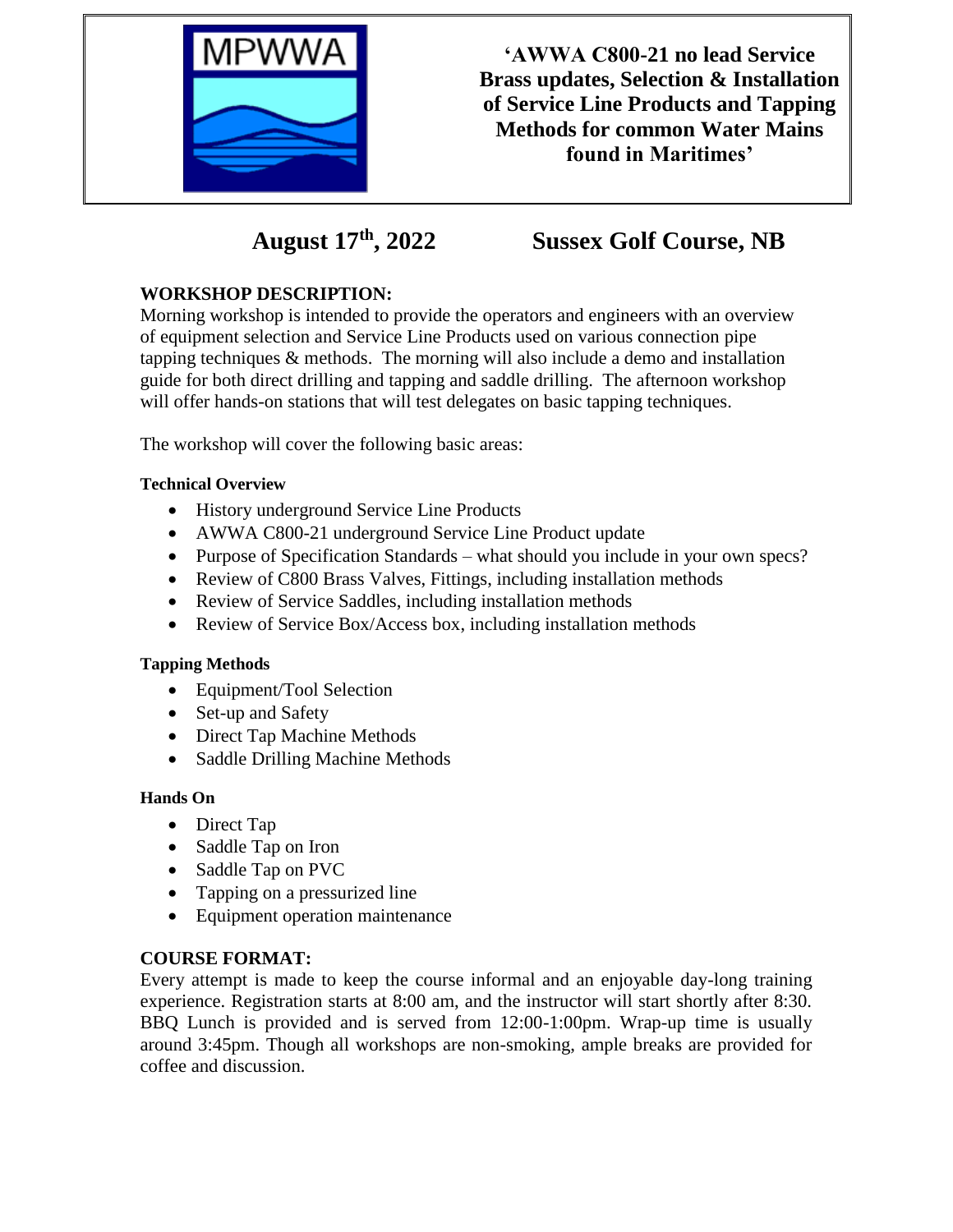#### **PRESENTER:**

Jeff B. Jensen, Mueller Water Products [www.muellercompany.com](http://www.muellercompany.com/)

Dan Farren, Wolseley Waterworks NB [www.wolseleyinc.ca](http://www.wolseleyinc.ca/)

Jeff has been involved in the Waterworks industry for 22 years, 20 as Atlantic Manufacture Representative for Mueller. Mueller has a rich history of pioneering industry milestones when it comes to Service Line Connection advancements and Machines for such connections. Jeff has been involved with the MPWWA & ACWWA education committees during the past 18 years as a facilitator/presenter volunteer. Through this time he has invited delegates to share their experiences thru workshops. Mueller has provided Jeff time to support the local training associations operating in the Atlantic Water & Sewer industry.

Dan Farren is a ten-year Waterworks industry member tirelessly serving the province of New Brunswick as a Representative for Wolseley Waterworks. Wolseley have two dedicated Waterworks branches located in Moncton & Saint John, New Brunswick which stock ample Service Line Brass Valves and Fittings – all C800/NSF-61 no lead, various Service Tubing, Pipe Saddles and Tapping machines.

## **CONTACT INFORMATION:**

Registration can be made by faxing or mailing the registration form on the reverse of this page, or on-line at [www.mpwwa.ca.](http://www.mpwwa.ca/) For further information, please contact MPWWA office at 902-434-8859.

# **COURSE LOCATION:**

Sussex NB Golf Course, NB 148 Picadilly Rd Sussex, NB